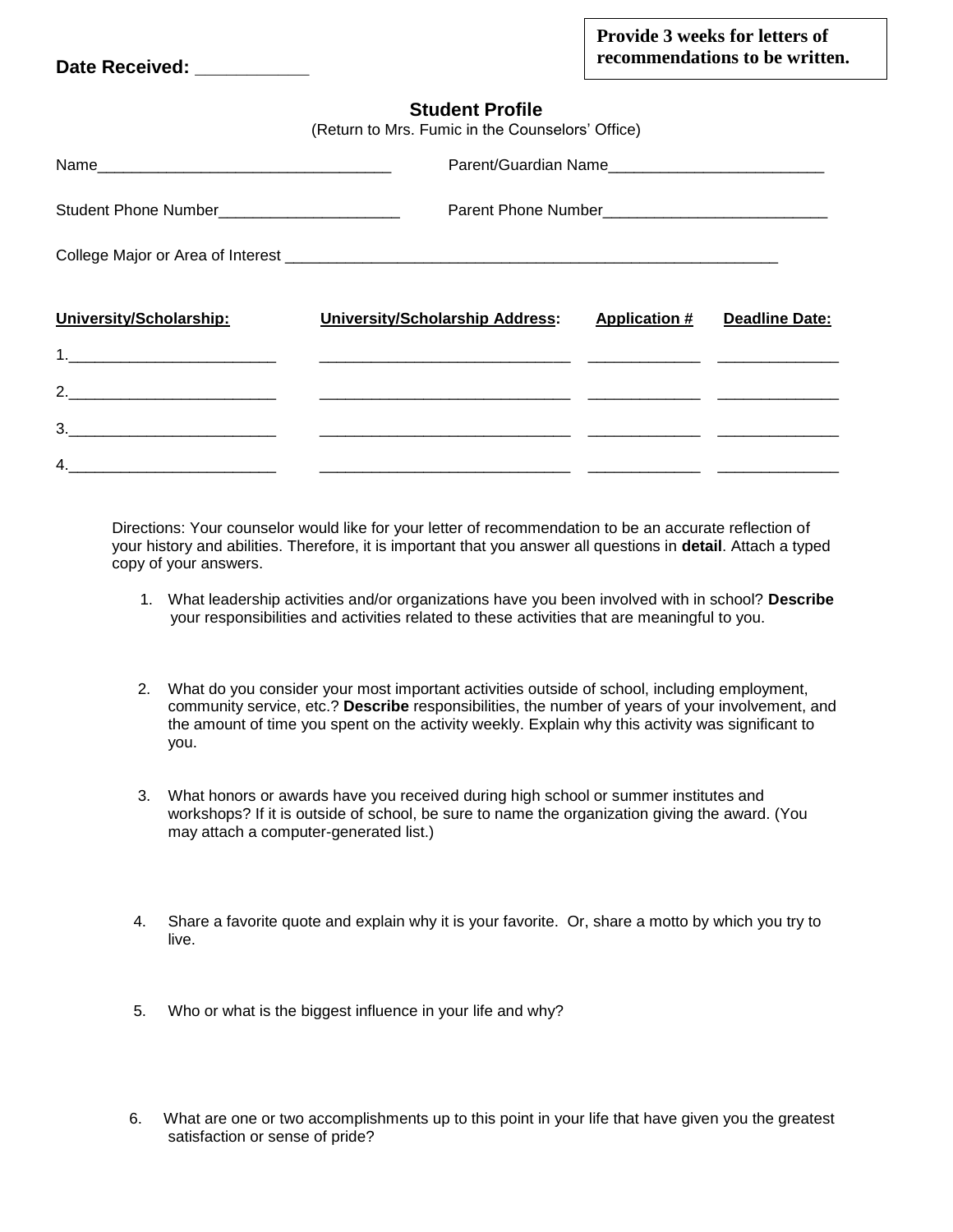- 7. List at least **Five** adjectives that you feel best describe yourself. After each adjective briefly give an e**xplanation** or experience that demonstrates your choice.
- 8. What are your principal strengths? **Explain.**
- 9. What are your areas for improvement? **Explain.**
- 10. Share a specific situation in which you were challenged, and how you responded to the challenge.
- 11. Explain any family situations or other obstacles that have influenced or affected your high school career.
- 12. What is your career choice and future goals?
- 13. What is the most important thing that you want the college to know about you? **Elaborate**.
- 14. Include any other information that you would like to share.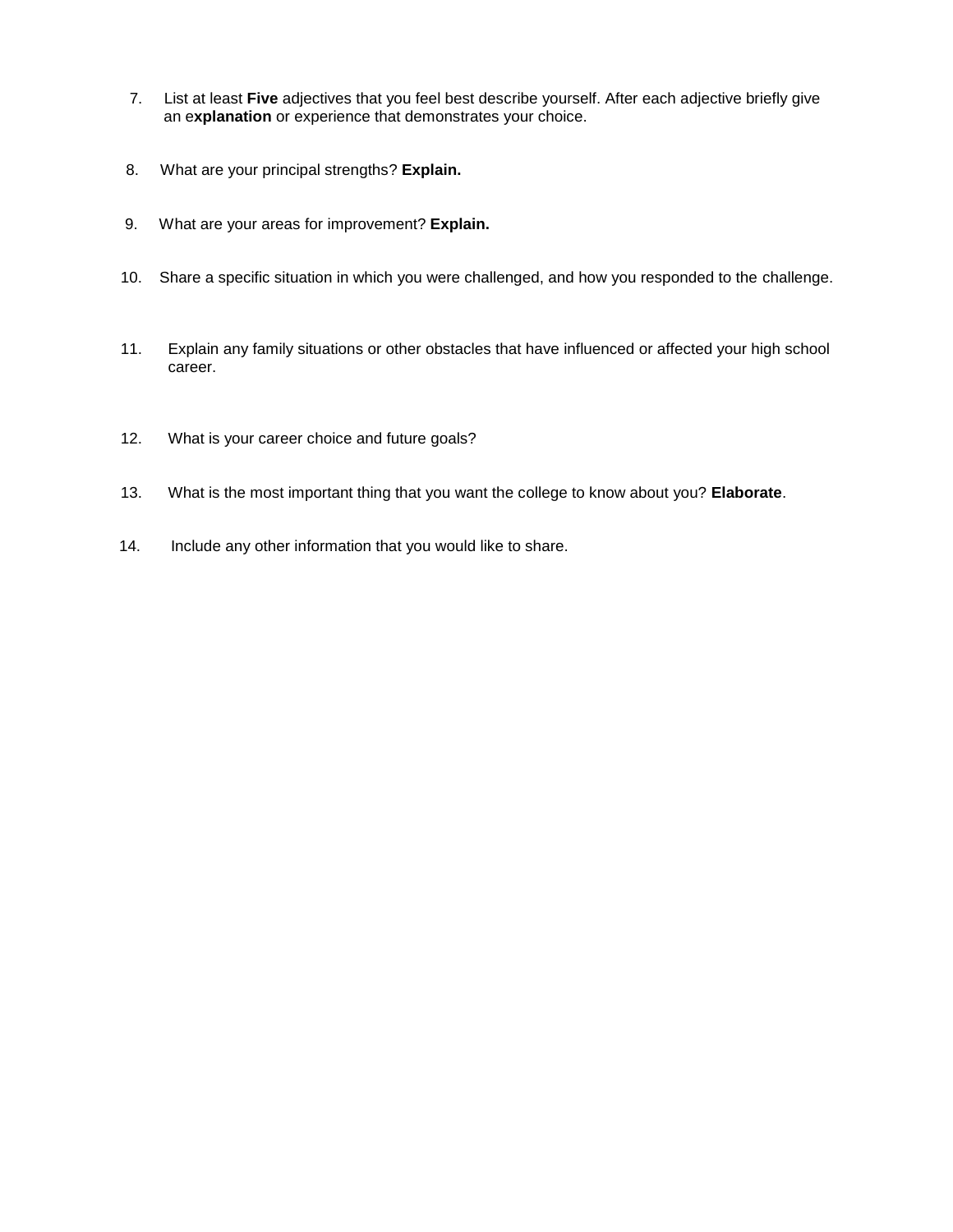## **Parent Interview**

(Please return to the Counseling Office)

| Name of Student |  |  |  |
|-----------------|--|--|--|
|                 |  |  |  |

Parent's Name \_\_\_\_\_\_\_\_\_\_\_\_\_\_\_\_\_\_\_\_\_\_\_\_\_\_\_\_\_\_\_\_\_\_\_\_\_\_\_\_\_\_\_\_\_\_\_\_\_\_\_\_\_\_\_\_\_

## **Please provide information to help the counselor know your student better and write a more effective letter of recommendation.**

Describe one or two turning points in your child's development and explain why you view them as such.

What would you inform the admissions committee about your son/daughter regarding:

• Academic strengths

• Extracurricular activities (in or out of school)

• Unusual talents